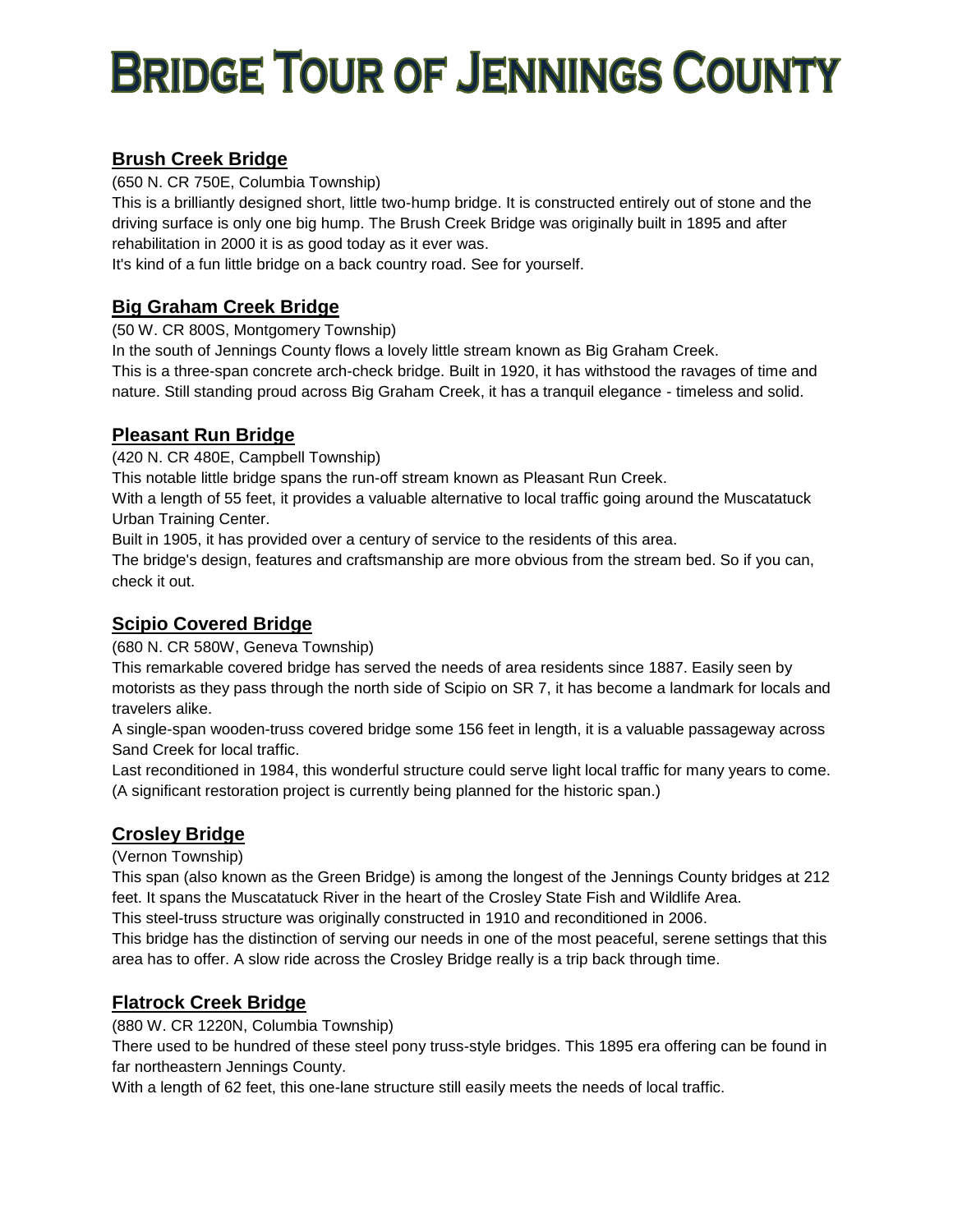#### **Bear Creek Bridge**

(175 E. CR 800S, Montgomery Township)

Another achievement of the early 20th century bridge building boom is found on CR 800S. The concretearch single-span bridge is 70 feet long and 16 feet wide.

It sits in a lovely area surrounded by wooded hills and fertile farm land. With peaceful Bear Creek flowing beneath, it is a scene from Americana.

#### **James Covered Bridge**

(20 W. CR 265S, Lovett Township)

A peaceful country setting with a well kept home nearby, this is what you will see as you approach this bridge from SR 3.

One lane wide and 140 feet in length, this bridge truly is a page from the past. It was built by Barron & Hole in 1887. A Howe thru truss style structure, it has withstood the rigors of time and nature. Try driving through it very slowly. It's fun.

(This bridge is scheduled to undergo a major rehabilitation starting this spring.)

## **Tea Creek Bridge**

(670 S. CR 650W, Marion Township)

This stout little bridge is a monument and a tribute to our forefathers. Opened to traffic in 1905, about the only service it saw then would have been of an equestrian nature. Automobiles would have been scarce at the time.

A length of 46 feet makes this single-span bridge a mighty midget. But even after more than 100 years of service, it is still sturdy and capable - well into the 21st century.

#### **Madison Railroad Bridge**

(Pike Street, Town of Vernon)

Although it wears a few battle scars and has needed a little tender loving car over the years, the Madison Railroad Bridge (also known as the Vernon Arch and Vernon Overpass) still stands ready.

This rugged bridge has the distinction of not only being the oldest bridge in Jennings County, but the oldest bridge of any kind in the state of Indiana. Built in 1837, it is constructed from limestone, brick and earth. It is a valuable link to the city of North Vernon for the Madison Railroad and a well known landmark in this area.

## **Base Road Bridge**

(400 W. Base Road, Spencer Township)

Allowing vehicular traffic to safely cross the CSX railroad line, this clever little bridge (also known as the Haines Corner Bridge) is built entirely from wood.

Originally constructed around 1920 and completely reconditioned in 1970, it is 119 feet in length. Having large planks as a driving surface makes the ride across this bridge a bit noisy, but it really is something you need to try.

(You had better hurry, too, because this bridge will soon be demolished as part of the U.S. 50 bypass project. Two new bridges, one for the highway and the other for CR 400W, are scheduled to be constructed across the railroad line.)